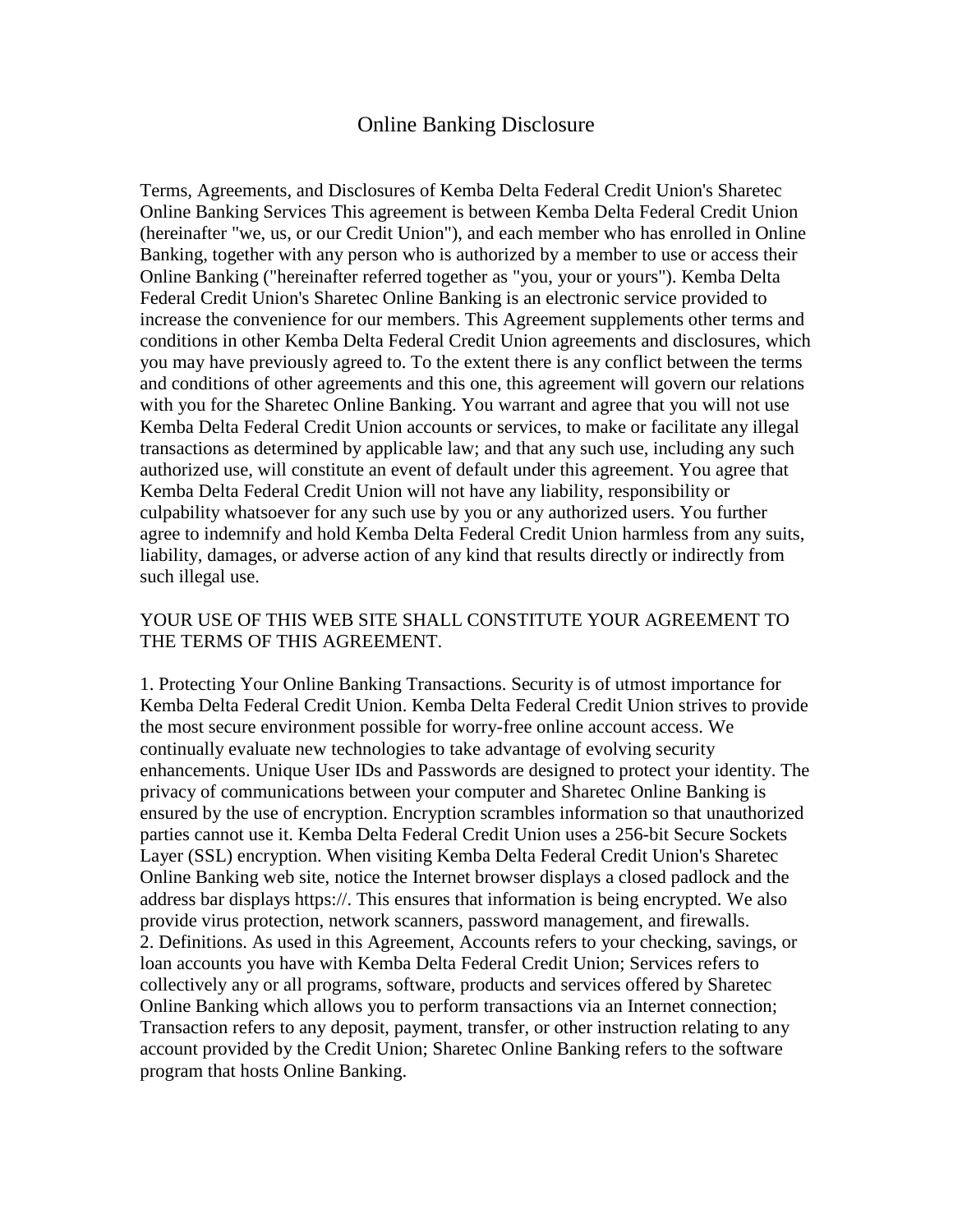3. Eligibility. In order to enroll and activate the ShareTec Online Banking, you must be eligible to maintain an account with us. To use the Sharetec Online Banking, you must use a personal computer or other device with the capacity to interface by modem or otherwise with Kemba Delta Federal Credit Union's system. Kemba Delta Federal Credit Union is not responsible for providing any equipment, service, or advice related to equipment necessary to interface with our system, and is not responsible for any error in connection, transmission or otherwise regarding any system, software, entries, or instructions. When using Kemba Delta Federal Credit Union's Sharetec Online Banking you must, when prompted, enter your member number as the User ID and your Password. By entering the correct information you will have direct access to your Kemba Delta Federal Credit Union accounts.

4. Equipment Requirements. To use Sharetec Online Banking, you need a computer with a modem and a web browser (such as Microsoft Internet Explorer, Netscape Navigator, Mozilla, or an equivalent). You are responsible for the set-up and maintenance of your home computer and modem and web browser.

5. Access. Your accounts can be accessed via a personal computer. Internet service will be available for your convenience 24 hours per day. This service will be interrupted for a short time each day and at the beginning of each month for data processing. It may be interrupted to allow for system upgrades and enhancements. We reserve the right to refuse any transaction, which would draw upon insufficient funds, thereby lowering an account below a required balance. The service will discontinue if no transaction is entered after unsuccessful attempts to enter a transaction, and there may be limits on the duration of each Internet connection. You will have 3 attempts to accurately log in to your online account. If you become locked out, please contact Kemba Delta Federal Credit Union.

Sharetec Online Banking allows you to review recent transactions on loans, checking, and savings accounts; to transfer funds among your accounts; to transfer funds to another account on which you are a joint owner within Kemba Delta Federal Credit Union; to see a summary of your accounts; to make transfer payments to loan accounts; and to receive and send electronic messages to the Kemba Delta Federal Credit Union. You understand that we may not immediately receive e-mail communications that you send and will not take action based upon e-mail requests until we receive your message during regular business hours, and have reasonable opportunity to act. If you need to contact the Kemba Delta Federal Credit Union immediately, you may call 901-795-9055 and ask for the department you need.

6. User ID and Password. You will be assigned a personal User ID and a Password that you will use to obtain access to the Sharetec Online Banking. You authorize us to follow any instructions entered through the Service using your User ID and Password. Because your User ID and Password can be used to access your Accounts and to access information about these Accounts, you should treat your User ID and Password with the same degree of care and secrecy that you use to protect your ATM security code and other sensitive financial data. We may ask you to change your User ID and Password from time to time for security reasons. You agree not to use any language that is abusive, harassing, libelous, defamatory, obscene, or threatening when defining your Password or any other personalization of your Accounts.